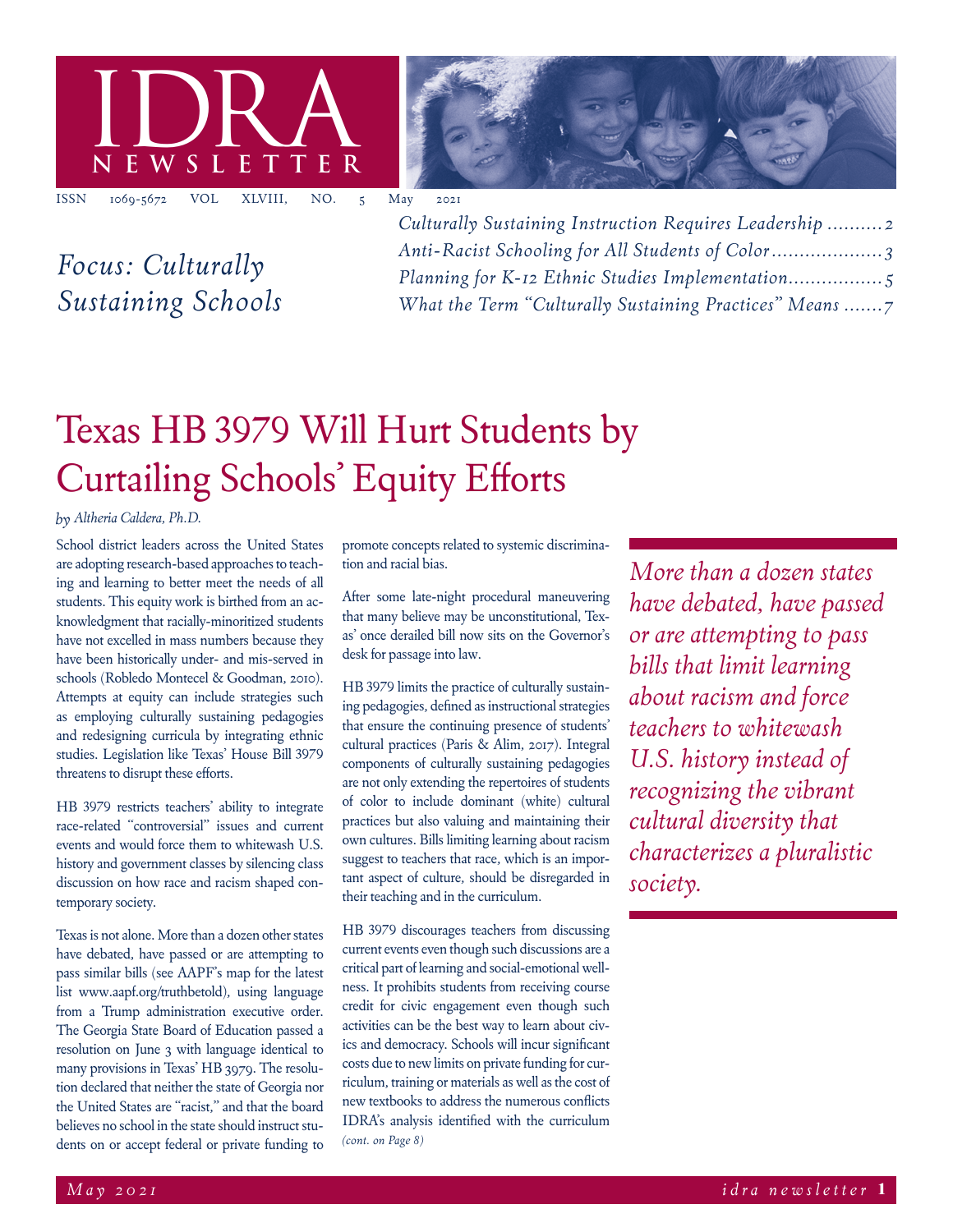

# Culturally Sustaining Instruction Requires Culturally Sustaining Leadership

*by Paula N. Johnson, Ph.D.*

The pandemic reminded us very quickly that relationships are important for effective student and family engagement. Millions of students found themselves disconnected from the school community when COVID-19 forced schools to go online. Teachers and school leaders have relied on these relationships to keep students engaged.

But disengagement did not start with the pandemic and it will not end when schools reopen this fall. There is growing concern about the continued disengagement that disproportionately affects high percentages of Black students and Latino students.

Despite the fact that this country is deemed to be a pluralistic society, our institution of education – like all of our social institutions (e.g., law, media, sports) – is guided by policies and practices that perpetuate a monocultural, monolingual United States of America. The language, literacy and cultural practices interwoven into the very fabric of our schools generally align with white, middle-class norms. As a result, students who do not identify with the aforementioned social group find aspects of their culture deemed insignificant and unworthy of a place in schools.

For example, the majority of teachers today are delivering instruction to students from dramatically different backgrounds than themselves.

Further, implicit bias is a major threat to welcoming school environments. Biases inform our decision-making and interactions that can negatively impact students academically and emotionally (Staats, 2016). Educators must have the skills to promote equity and inclusivity in the classroom as part of instructional practice.

The IDRA EAC-*South* is rolling out a set of materials on culturally sustaining instruction and leadership to support educators with tools for challenging, investigating and embracing a new vision for engaging with families and students from marginalized communities (IDRA, 2020a).

*(cont. on Page 6)* In this work, we developed a new framework based on current research in culturally sustaining education (Johnson, 2020b). The frame comprises key leverage points: schools, leadership, educators and pedagogy. This gives educators a path to quantify steps for identifying data points, situating student outcomes through an equity lens, identifying capacity-building needs, creating spaces for continuous community input and support, and evaluating success. The framework can be used from the campus level to the state level. For example, the Virginia Commission on African American History Education used it to inform its recommendations on culturally responsive pedagogical practices (IDRA, 2020).



**IDRA EAC-***South* **is a free technical assistance resource to schools in the U.S. South. Learn more online: www.idra.org/eac-south**

*The Intercultural Development Research Association* (IDRA) is a non-profit organization with a  $\varsigma$ o $\varsigma$ (c)(3) tax exempt status. Our mission is to achieve equal educational opportunity for every child through strong public schools that prepare all students to access and succeed in college.

*The IDRA Newsletter* (ISSN 1069-5672, ©2021) serves as a vehicle for communication with educators, school board members, decision-makers, parents, and the general public concerning the educational needs of all children across the United States.

Permission to reproduce material contained herein is granted provided the article or item is reprinted

in its entirety and proper credit is given to IDRA and the author. Please send a copy of the material in its reprinted form to the *IDRA Newsletter* production offices. Editorial submissions, news releases, subscription requests, and change-of-address data should be submitted in writing to the *IDRA Newsletter* production editor. The *IDRA Newsletter* staff welcomes your comments on editorial material.

Portions of the contents of this newsletter were developed under a grant from the U.S. Department of Education. However, those contents do not necessarily represent the policy of the U.S. Department of Education, and endorsement by the federal government should not be assumed.

### Publication offices:

5815 Callaghan Road, Suite 101 San Antonio, Texas 78228 210-444-1710; Fax 210-444-1714 www.idra.org | contact@idra.org

*Celina Moreno, J.D. IDRA President and CEO Newsletter Executive Editor*

*Christie L. Goodman, APR IDRA Director of Communications Newsletter Production Editor*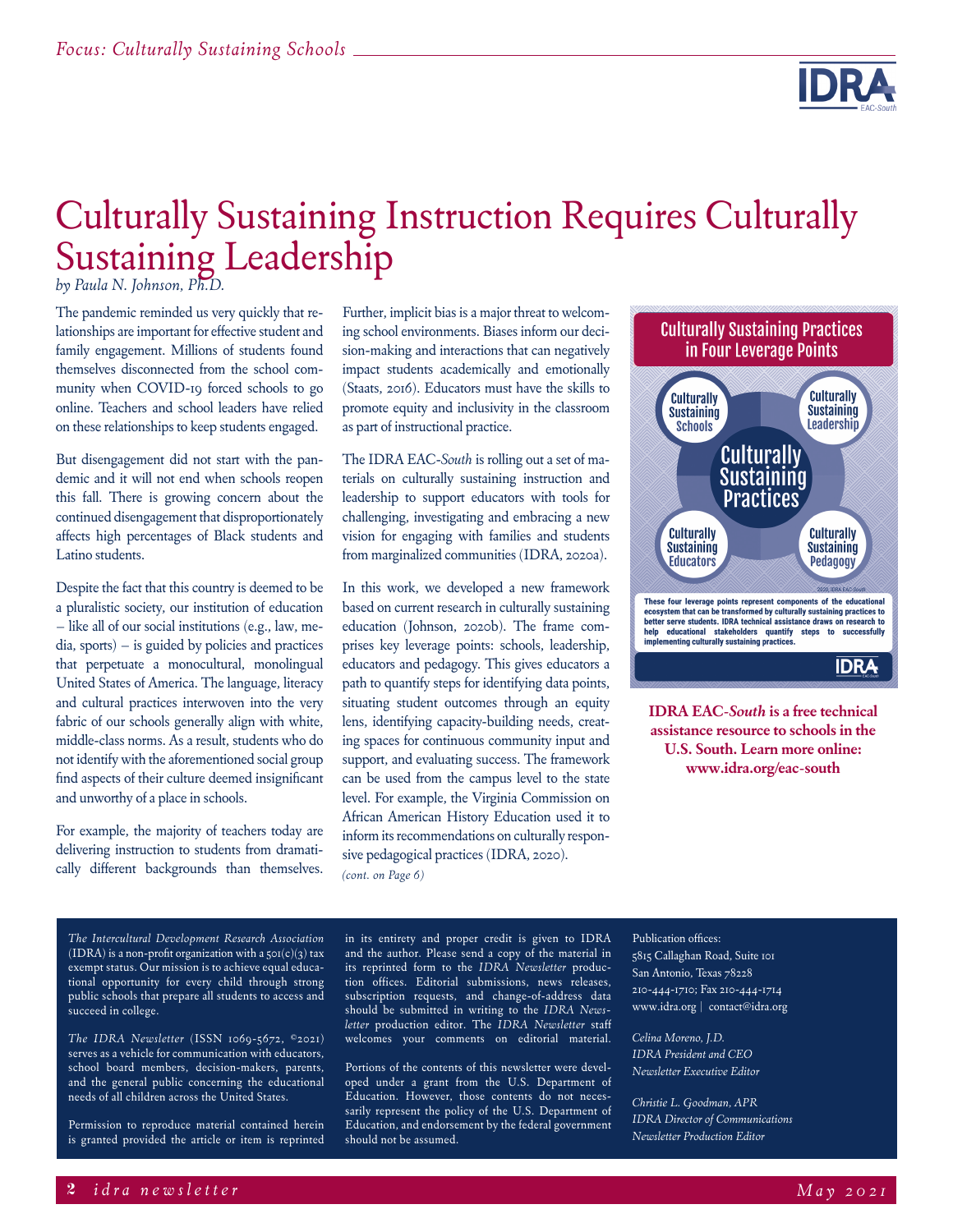

## Anti-Racist Schooling for All Students of Color

*by Bricio Vasquez, Ph.D., & Altheria Caldera, Ph.D.*

Anti-racist schooling occurs as a result of an explicit stance against racism accompanied by purposeful, strategic actions that affirm students of color. It humanizes all students by respecting their cultural backgrounds and exemplifies cultural pluralism rather than cultural homogeneity.

All levels of racism historically have existed in education: interpersonal, internalized and institutional. *Interpersonal racism* is racial discrimination that occurs between individuals and groups. *Internalized racism* is racial bias held by people of color against their own racial group. *Institutional racism* is race-related oppression embedded in institutional policies and practices. Anti-racist educators reject all three.

Anti-racist education is liberatory only if it counters the specific manifestations of racism that inflict violence upon all racially-minoritized students. Said differently, inter-group analyses of racism help educators recognize and reject the distinct ways schools enact racialized violence (cultural, psychological, physical) against students of color.

Because of the longstanding Black-white binary that prevails in race relations work, many educators see racism only in these terms, negating the racism experienced by other students of color. Howard insisted, "There is a moral imperative, an economic incentive, and a national necessity for the country to do all that is possible to effectively educate what soon will be the majority of the nation's citizenry" (2019). With this in mind, the following discusses separately anti-Asian racism, anti-Latino and anti-Native American racism, and anti-Black racism in education.

### **Anti-Asian American Racism**

The academic success of Asian American students in certain population groups has led them to be stereotyped as "the model minority," which places unfair and burdensome expectations on them. The high achievement of Japanese American, Korean American and Chinese American students tends to overshadow the struggles of other Asian American populations: Filipino, Vietnamese, Cambodian, Laotian, Hmong, Samoan, Thai and other Southeast Asian students (Howard, 2019).

As a result of this invisibility, there is a lack of attention to their academic needs. Thus, their schooling experiences are more akin to Black students and Latino students.

Not only are Asian American students subjected to racism, but they also experience the violence of xenophobia. Defined as strong prejudice against those from other countries, xenophobia toward Asian Americans has been exacerbated since the onset of the COVID-19 pandemic (IDRA, 2021a). Asian American slurs are examples of that xenophobia and cause Asian Americans to experience increased stress.

### **Anti-Latino and Anti-Native American Racism**

Anti-racist pedagogy means centering Latino and Native American scholars and histories within the broader narrative in school subjects. For example, Texas social studies textbooks generally frame colonization as beneficial to Native American people. Biased textbooks frame Native American populations as helpless and in need of saving. In reality, Native American people thrived in their lands before European invaders landed on this hemisphere.

Framing Spanish colonizers as saviors of Native American peoples in social studies and history textbooks reproduces the belief of white supremacy in our schools and students. In contrast, schools create welcoming and safe environments for all students by providing students with objective and holistic narratives of Latino and Native American peoples.

*(cont. on Page 4)*

*Adopting anti-racist curricula and pedagogies promotes inclusiveness. Representation in curricula enhances students' race consciousness and their connections to each other and their community.*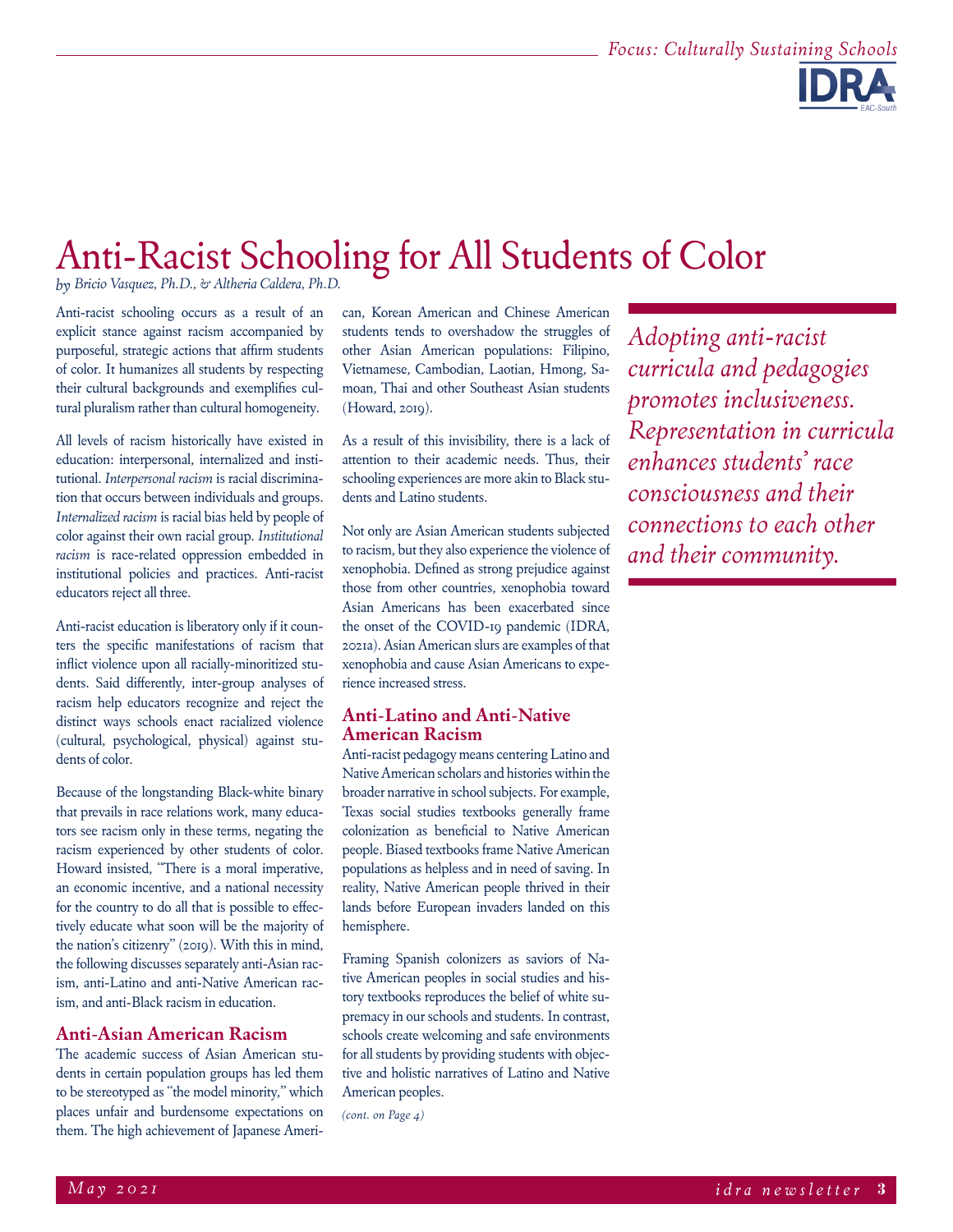## *Focus: Culturally Sustaining Schools*

*(Anti-Racist Schooling for All Students of Color, continued from Page 3)*

Another racist and white supremacist tactic in education is the erasure of Latino and Native American histories. Often, the education model in the United States is structured around Eurocentric pedagogies. The individualized nature of U.S. education often rejects group learning, oral histories/ancestral knowledge, lived experiences and spiritual knowledge. The "alternative knowledge" is rarely recognized or validated as legitimate in academia thereby reproducing the belief that Western forms of knowledge are the only legitimate (i.e., superior) forms of knowing.

Colonization did not cease to exist in our past, but rather, it is an active process that continues to this day. Historical narratives of white saviors, erasure of Latino and Native American histories, indoctrination into capitalistic ideals, policing in schools, and competition-based grading practices sustain white cultural hegemony. In doing so, Latino and Native American students struggle to forge ahead socially and economically. As the largest and most segregated student population in Texas and elsewhere, Latino students attend the most underfunded schools as well.

### **Anti-Black Racism**

Anti-Black racism refers to marked hostility and antagonism inflicted upon Black students. It is rooted in the historical dehumanization of Black bodies and devaluation of Black culture. This history, passed down through interpersonal and institutional racism, influences how school administrators and teachers view Black students, their behavior, their talents and their worth. Consequently, Black students suffer from the malpractice of teachers who mishandle lessons related to slavery and who use racial slurs. They are victimized, too, by peers who learned to see them as commodities to be traded or who use songs with racial slurs. Two such incidents happened recently in Texas.

Black students also are criminalized in ways that result in physical violence at the hands of school resource officers and police, leading advocates to demand an end to policing in schools (IDRA, 2021b). Anti-Black racism in education also is evidenced by segregated, underfunded schools, over-suspension of Black students, disproportionate referrals for special education and underqualified teachers.



### **Creating an Anti-Racist Learning Environment**

An important starting point to anti-racist schooling for all groups of racially minoritized students is to ensure the school has a safe teaching environment. This means maintaining the emotional, physical and mental security of Asian American, Black, Latino and Native American students.

- Teachers of color comprised 18% of teachers in 2011-12 while students of color in public schools comprised 49% of students (IDRA, 2017). Anti-racist educational practice for Black students in particular must, for example, include hiring of Black teachers who are uniquely equipped to recognize and cultivate the talents and abilities of Black students. (See IDRA & EAF, 2021, for more recommendations.)
- Anti-racist educational practice for Asian American students must include a recognition of their U.S. citizenship instead of positioning them as "foreign" or "outsiders." These practices also should be characterized by culturally sustaining responses to distinct Asian American sub-populations instead of seeing them as one homogenous group. (IDRA 2021)
- Schools must avoid curricula that rely on stereotypes and biased historical narratives that reproduce racist perceptions of Latino and Native American students and could subject students to bullying and violence.

Adopting anti-racist curricula and pedagogies promotes inclusiveness. Representation in curricula enhances students' race consciousness and their connections to each other and their community.

In order to provide an anti-racist education schools must denounce and extract white supremacy from schooling policies and practices. Educators have to disconnect from the dominant culture's values and expectations.

Additionally, an integral aspect of anti-racist education involves infusing ethnic studies into school curricula. When integrated well, ethnic studies centers people of color instead of marginalizing them and presents members of these groups in ways that counter stereotypes and deficit ideologies. (See Page 5.)

We examined racism against groups separately to help educators recognize ways each student population might be best served in school and school district anti-racism initiatives. This parsing helps to ensure that all students are seen in racial equity work, moving educators away from the Black-white dichotomy that frequently dominates education discourse.

Transforming education using decolonial and anti-racist approaches brings forth the joy and pleasure of learning incorporated with innate human curiosity to the process that invites all students to engage in the learning process.

*References available online at www.idra.org. Bricio Vasquez, Ph.D., is IDRA's education data scientist. Altheria Caldera, Ph.D., is an IDRA Education Policy Fellow. Comments and questions may be directed to them via email at bricio.vasquez@idra.org and altheria.caldera@idra.org, respectively.*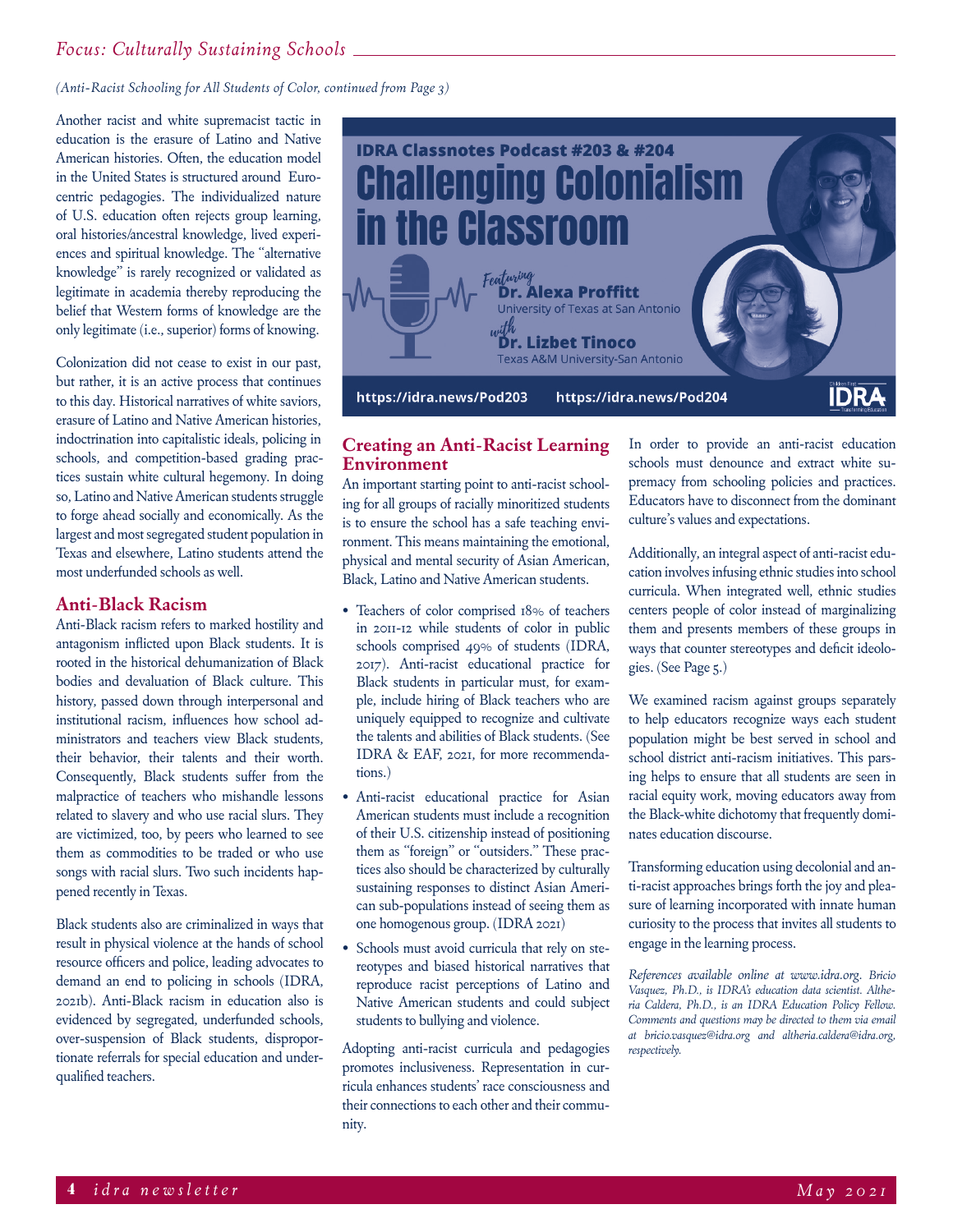

# Visions and Provisions – Planning for K-12 Ethnic Studies Implementation

*by Irene Gómez, Ed.M.*

As a Latina raised in Texas, I come from a state where 52% of students are Latino and 12% are Black. These figures won't reflect the full intricacies of ethnic-racial identity – youth who are both Black and Latino, for instance – but they do represent a majority who aren't primarily of European descent (TEA, 2020).

I think back to my senior year of high school, when our English class read Ralph Ellison's *Invisible Man*, and I realize that in my 11 years of schooling, we had only covered U.S. racism through two books, both written by white women: *Uncle Tom's Cabin* and *To Kill a Mockingbird*. It's fitting that my first school-assigned book authored by and centering a Black American and his perspective on racial justice focused on *invisibility*.

### **What is Ethnic Studies?**

Ralph Ellison wrote, "When I discover who I am, I'll be free" (1995). Ethnic studies courses are vital resources that support students and their communities in this discovery, as IDRA has championed through research analyses, data collection, coalition-building and policy advocacy. Established at an institutional level out of student-led protests in the 1960s, ethnic studies is a field that analyzes power dynamics in the movements and contributions of historically excluded racial and ethnic groups in the United States. These classes, from kindergarten through college, teach students the hard parts of history, what has worked, and the new possibilities minoritized people are creating for themselves.

At the K-12 level, Arizona, California, Connecticut, Illinois, Rhode Island, Texas and Washington have implemented high school ethnic studies courses and continue to grapple with decisions over scope and content. As a field, ethnic studies defines high-quality courses as (1) place- and community-based; (2) focused on challenging racial and ethnic power dynamics; and (3) actionoriented. For instance, many ethnic studies curricula include a youth participatory action research

project rooted in the district's local context (Cuauhtin, et al., 2019; Sleeter & Zavala, 2020).

### **How Has Ethnic Studies Been Implemented?**

Ethnic studies courses offer students many benefits, from social-emotional learning to college, career and community readiness. For example, in an oft-cited 2017 study, Stanford researchers found that a high school ethnic studies program in San Francisco Unified School District boosted the GPA and attendance of students at risk of being pushed out of school (Dee & Penner, 2017).

Several organizational structures aided student learning and district collaboration in the district, such as dual credit university partnerships, support from central office staff, five-year district funding commitments, and formal communities of practice (Beckham & Concordia, 2019; Sacramento, 2019; Tintiangco-Cubales, et al., 2015).

Buy-in from key decision-makers is critical for ethnic studies movements to grow and be sustainable. Thanks to grassroots movements that garnered local support, California leads the nation in the number of districts and universities that offer or require ethnic studies courses (Cuauhtin, et al., 2019).

Yet even in the state where programs are most popular, almost 30% of school board members had "limited to no understanding of ethnic studies." In his analysis, Dr. Russell Castañeda Calleros found that California school board members worried some would perceive the classes as limiting and divisive. (Calleros, 2018)

Calleros reflected, "Since nearly one out of three policymakers are in a position to make policy without sufficient understanding of what ethnic studies is (or is not), the reality is that ignorance of ethnic studies is expensive" (Calleros, 2018; 2019). California found itself contending with this issue at a larger scale through a lengthy and *(cont. on Page 6)*

*Ethnic studies courses, from kindergarten through college, teach students the hard parts of history, what has worked, and new possibilities minoritized people are creating for themselves.*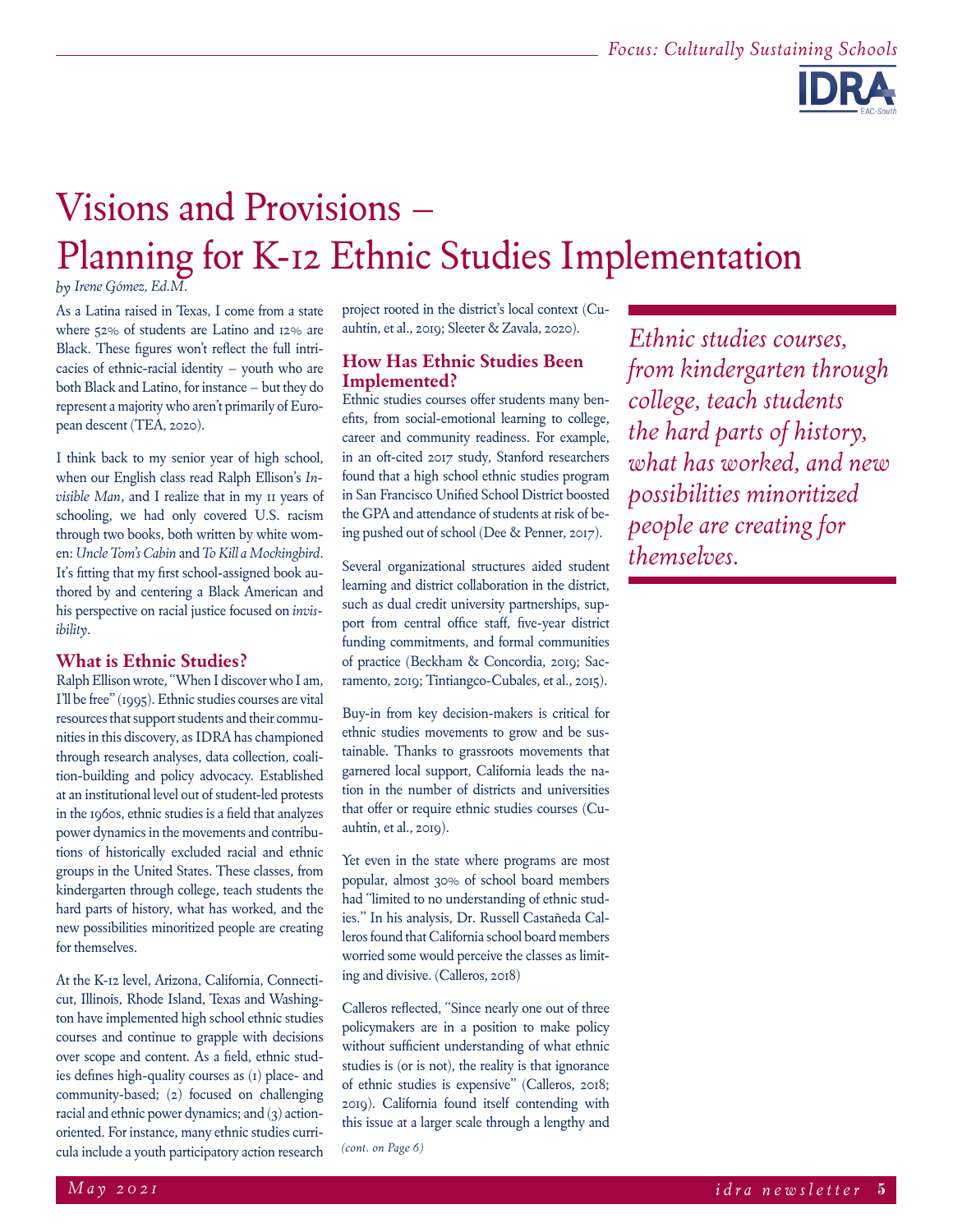*(Visions and Provisions – Planning for K-12 Ethnic Studies Implementation, continued from Page 5)*

heated adoption process of its statewide ethnic studies model curriculum, which left many experts and advocates dismayed with a final version that they argue glosses over critical elements of ethnic studies, including the perspectives of Arab Americans (Morrar, 2021). Pursuing meaningful implementation of K-12 ethnic studies continues to be a complex and worthwhile endeavor.

### **What the Future May Look Like**

While Texas has adopted elective knowledge and skills standards for Mexican American Studies and African American Studies courses, much more can be done to expand ethnic studies content and access from initiating dialogue with school board members to developing stronger infrastructure through budget planning and professional development.

Through recently-proposed legislation, lawmakers could have enabled ethnic studies classes to count toward students' social studies requirements and created an African American Studies advisory board to ensure courses contain highquality content. Instead, a majority opted to pass the truly limiting and divisive HB 3979.

In this struggle, IDRA engages at the forefront of research and advocacy, with a special interest in state-funded grants for ethnic studies innovation at the district level, as well as teacher training and certification that centers the main tenets of ethnic studies pedagogy. When co-constructed with families and community organizations, ethnic studies promotes culturally sustaining content that can support students in transforming society, as educators critically reflect on how their own identities impact the families they work with (Craven, 2019; Tintiangco Cubales, et al., 2015; Valenzuela, 2016).

On the path to expand ethnic studies, IDRA offers guidance to districts through the IDRA EAC-*South*, one of four federally-funded equity assistance centers that provide training, technical assistance, and other supports to schools, education agencies, and related groups.

We also recommend the following resources for districts and coalitions to explore what elements or lessons may be relevant to their efforts:

*• We Don't Want to Just Study the World, We Want to Change It: Ethnic Studies and the Development of Transformative Students and Educators* (Beckham & Concordia, 2019)

- *• The Power of Ethnic Studies to Dismantle Institutionalized Oppression in K-12 Education* (Valenzuela, 2020).
- *• Strategic Leadership: Building Collaboration in the Establishment of Ethnic Studies Courses in Texas* (Scott & Pérez-Díaz, 2020)
- *• Is Your U.S History Text Racist? Five Topics Often Whitewashed* (CARE, 2021)
- *• The Future of Healing: Shifting From Trauma Informed Care to Healing Centered Engagement* (Ginwright, 2018)

By the time I took an ethnic studies class in college, I'd spent two decades ashamed of my roots. My parents tried to foster pride, but what my schools did and didn't value weighed heavier. I want to live in a future that sees, celebrates and supports the community cultural wealth of young people and their families. Through intentional design of ethnic studies programs, let us lay the foundation for our students to build that better future.

*References available online at www.idra.org. Irene Gómez, Ed.M., coordinates IDRA's research on culturally sustaining practices. Comments and questions may be directed to her via email at irene.gomez@idra.org.*

*(Culturally Sustaining Instruction Requires Culturally Sustaining Leadership, continued from Page 2)*

Dr. Gloria Ladson-Billings (2014) introduced the term *culturally responsive pedagogy*. She reminds us that culture is always evolving due to its nature as an amalgamation of human activity, production, thought and belief systems. As a result, she states that, like culture, pedagogy must evolve to address the issues that face the students of both today and tomorrow.

The newer concept, *culturally sustaining pedagogy* addresses the reality that pedagogies must be more than *responsive*; instead, they need to support students in *sustaining* competence of the cultures within their communities while developing *competence* of the dominant culture (Paris, 2012).

Paris & Alim present it as a means to "sustain the minds and bodies of communities of color within an educational system that has often had the exact opposite goals" (2017).

IDRA agrees that schools should intertwine home and community practices, histories and language with that of the dominant group in ways

that do not devalue them nor pit them against one another (Paris & Alim, 2017). Thus, IDRA has adopted language to reflect this shift to include culturally responsive and sustaining educational practices (see Page 7).

### **Beyond Instruction and Pedagogy**

Effective implementation of culturally sustaining practices in schools must include leadership. Teachers must have strong support both from the leaders of schools and from the districts where they operate.

Leading with sustaining practices requires intention. We like to start the conversation by posing some key questions to stakeholders (e.g., students, families, teachers, staff and members of the community – in no particular order) (Johnson, 2017; 2020a).

- Do educators have an understanding of the cultural implementation continuum?
- Does the school engage in a continuous criti-

cal reflection of: (a) classroom relationships; (b) family collaboration; (c) instructional practices; and (d) curriculum practices to ensure an inclusive, culturally sustaining environment for all students?

• How involved are the families of marginalized students in the educational decisions and policies that affect their children?

Culturally sustaining pedagogy asks all stakeholders to reimagine "schools as sites where diverse, heterogeneous practices are not only valued but sustained" (Paris & Alim, 2017). Envisioning such a space is a waste of time and energy if school and district leaders do not include all stakeholders in the conversations around a more inclusive educational setting for all students.

Davis (2016) reminds, "Whenever you conceptualize social justice struggles, you will always defeat your own purposes if you cannot imagine the people around you who are struggling as equal partners." Any attempt to achieve a culturally sustaining school (or district) without including *(cont. on Page 8)*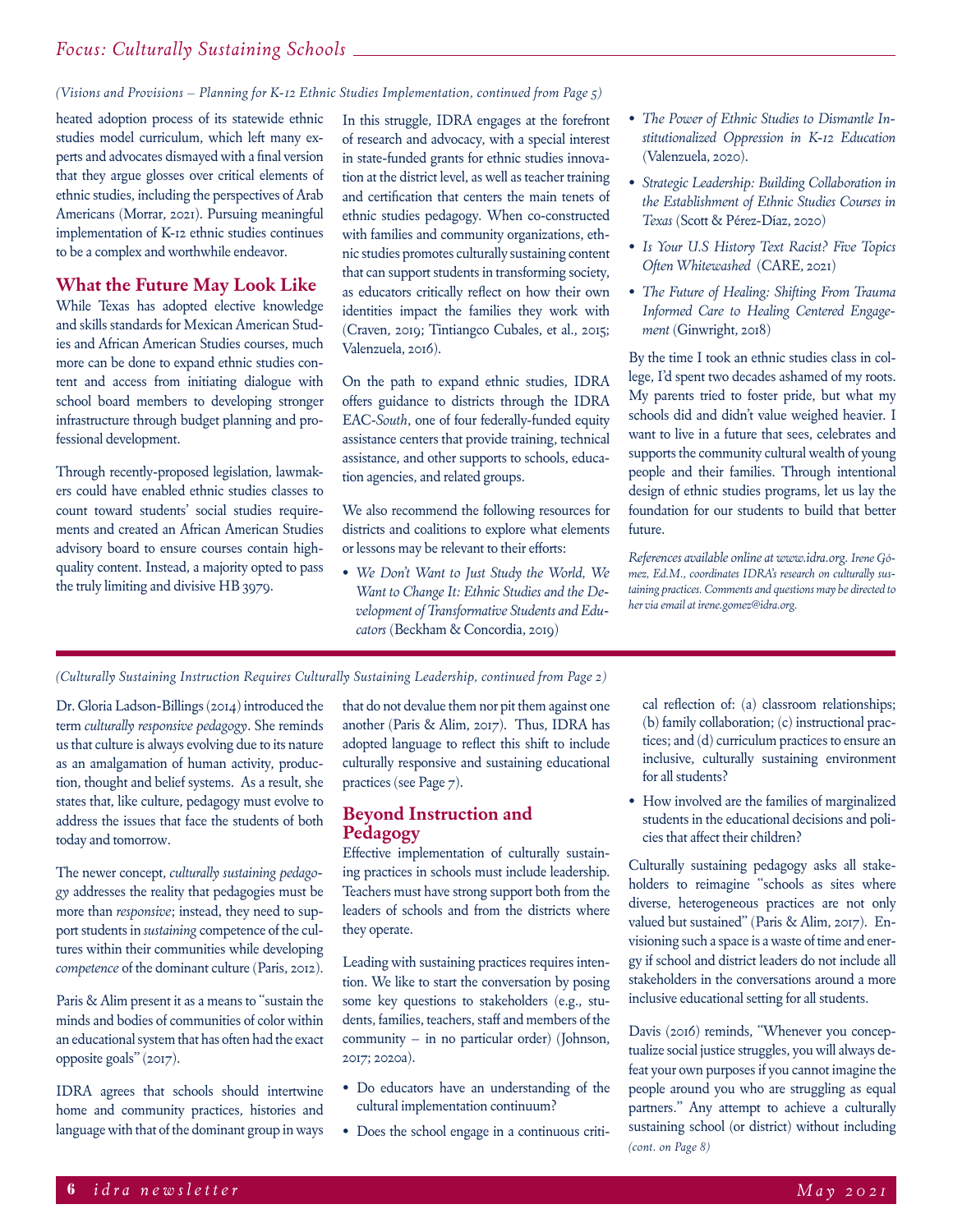## What the Term "Culturally Sustaining Practices" Means for Education in Today's Classrooms

### *by Altheria Caldera, Ph.D.*

Throughout the decades, IDRA has used several equity-centered pedagogical terms to describe our work with ethnically and racially minoritized children and youth. Like others, we have used the terms *culturally responsive, culturally relevant,* and *culturally sustaining* somewhat interchangeably, for example, to convey a wide range of ideas relating to respecting and honoring students' cultures.

But these terms are not synonymous. To explore the nuances of language, we considered: our own beliefs about the goals of education for students of color; our context and the distinct needs of the student populations we serve; and our existing advocacy and education work for students of color.

- *• Culturally responsive pedagogy* refers to teaching that, among other things, demonstrates an understanding and appreciation of students' personal cultural knowledge and uses students' prior knowledge and culture in teaching.
- *• Culturally relevant pedagogy* helps students become academically successful, cultivates cultural competence by helping students accept and affirm their cultural identities, and develops critical consciousness.
- *• Culturally sustaining pedagogy* maintains heritage, values, cultural and linguistic pluralism. It has the explicit goal of sustaining and supporting bi-/multilingualism and multiculturalism.

The term *culturally sustaining educational practices*, as theorized by Paris & Alim (2017), best encapsulates IDRA's vision for equitable schooling for students of color. *Educational practices* emphasizes the need to include curriculum, climate, programming and policies, rather than just teaching or *pedagogies*.

First, we believe that educational practices in a democratic society should aim to cultivate cultural pluralism rather than to assimilate all students into one "American" culture. Next, we see the need for anti-colonial practices that disrupt the overwhelming whiteness that results in curricular and pedagogical violence against students of color. Last, we reject any efforts to divorce students from their home cultures to school culture (or encourage them to conform) so that they might achieve academically.

When we use the term c*ulturally sustaining educational practices,* we are describing work that not only respects and honors but intentionally nurtures and expands ethnically and racially minoritized students' cultures. These practices uplift, center, and sustain Black, Latino, Asian/Pacific Islander, and Indigenous (or Native peoples) cultures, which Paris & Alim (2017) described as "rich and innovative."

To ensure that students' cultural heritage and histories are not lost, culturally sustaining practices perpetuate the historically devalued cultures of students of color. Evidence of this stance can be seen in IDRA's work, such as to establish ethnic studies high school courses; to encourage education policies that center the needs of emergent bilingual students; and to support policies and practices aimed at eliminating discipline policies that disproportionately discriminate against Black students.

Paris & Alim outlined the goals of culturally sustaining pedagogy "to perpetuate and foster – to sustain – linguistic, literate and cultural pluralism." This means teaching that counters the erasure and elimination of minoritized cultures that occurs through schooling in societies characterized by white dominance. They cautioned that sustaining cultures is ultimately about sustaining the lives of the people who practice them. (Paris & Alim, 2017)

Paris & Alim believe, as do we, that "equity and access can best be achieved by centering the dynamic practices and selves of students and communities of color in a critical, additive and expansive vision of schooling." Practicing educa-



tion from this stance helps to sustain the cultural wealth of groups whose cultures have been disparaged.

#### **Resources**

Paris, D., & Alim, S.H. (Eds.). (2017). *Culturally Sustaining Pedagogies: Teaching and Learning for Justice in a Changing World*. New York, N.Y.: Teachers College Press.

*Altheria Caldera, Ph.D., is an IDRA Education Policy Fellow. Comments and questions may be directed to her via email at altheria.caldera@idra.org.*